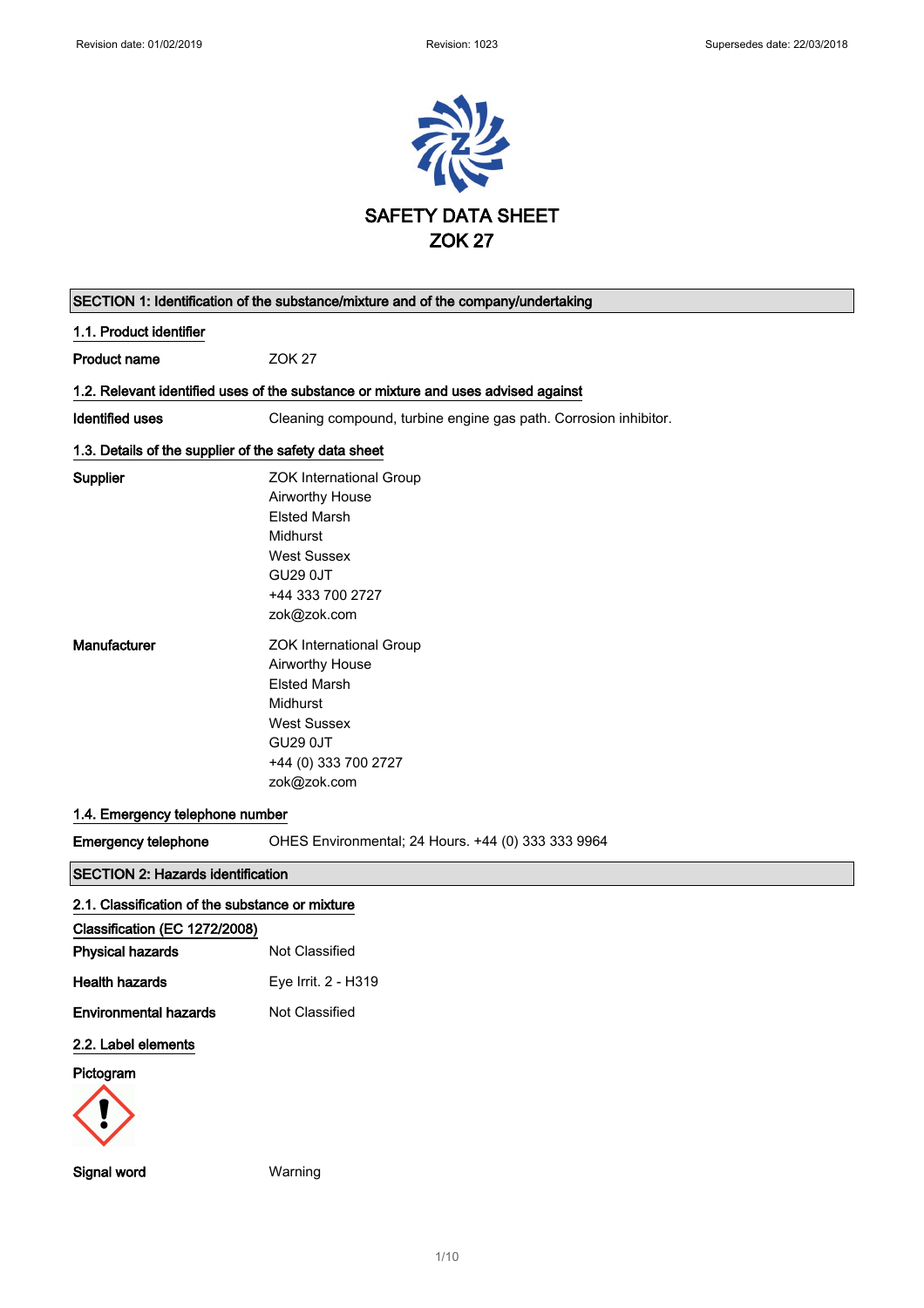| <b>Hazard statements</b>        | EUH208 Contains Ethanol,2,2'-[[(methyl-1H-benzotriazol-1-yl)methyl]imino]bis-(9Cl). May<br>produce an allergic reaction.<br>H319 Causes serious eve irritation.                                                                                                                                                                                                            |
|---------------------------------|----------------------------------------------------------------------------------------------------------------------------------------------------------------------------------------------------------------------------------------------------------------------------------------------------------------------------------------------------------------------------|
| <b>Precautionary statements</b> | P264 Wash contaminated skin thoroughly after handling.<br>P280 Wear protective gloves/ protective clothing/ eye protection/ face protection.<br>P305+P351+P338 IF IN EYES: Rinse cautiously with water for several minutes. Remove<br>contact lenses, if present and easy to do. Continue rinsing.<br>P337+P313 If eye irritation persists: Get medical advice/ attention. |
| Detergent labelling             | 5 - < 15% non-ionic surfactants, < 5% anionic surfactants                                                                                                                                                                                                                                                                                                                  |

## 2.3. Other hazards

This product does not contain any substances classified as PBT or vPvB.

## SECTION 3: Composition/information on ingredients

| 3.2. Mixtures                                                                                                       |                      |                                                      |          |
|---------------------------------------------------------------------------------------------------------------------|----------------------|------------------------------------------------------|----------|
| Isotridecylalcohol, ethoxylated                                                                                     |                      |                                                      | 10-30%   |
| CAS number: 69011-36-5                                                                                              |                      |                                                      |          |
| Classification                                                                                                      |                      |                                                      |          |
| Acute Tox. 4 - H302                                                                                                 |                      |                                                      |          |
| Eye Irrit. 2 - H319                                                                                                 |                      |                                                      |          |
| 3-butoxypropan-2-ol                                                                                                 |                      |                                                      | $1 - 5%$ |
| CAS number: 5131-66-8                                                                                               | EC number: 225-878-4 | REACH registration number: 01-                       |          |
|                                                                                                                     |                      | 2119475527-28-XXXX                                   |          |
| Classification<br>Skin Irrit. 2 - H315<br>Eye Irrit. 2 - H319                                                       |                      |                                                      |          |
| <b>Oleoyl Sarcosinic Acid</b>                                                                                       |                      |                                                      | $1 - 5%$ |
| CAS number: 110-25-8                                                                                                | EC number: 203-749-3 | REACH registration number: 01-<br>2119488991-20-XXXX |          |
| M factor (Acute) = $1$                                                                                              |                      |                                                      |          |
| Classification<br><b>Acute Tox. 4 - H332</b><br>Skin Irrit. 2 - H315<br>Eye Dam. 1 - H318<br>Aquatic Acute 1 - H400 |                      |                                                      |          |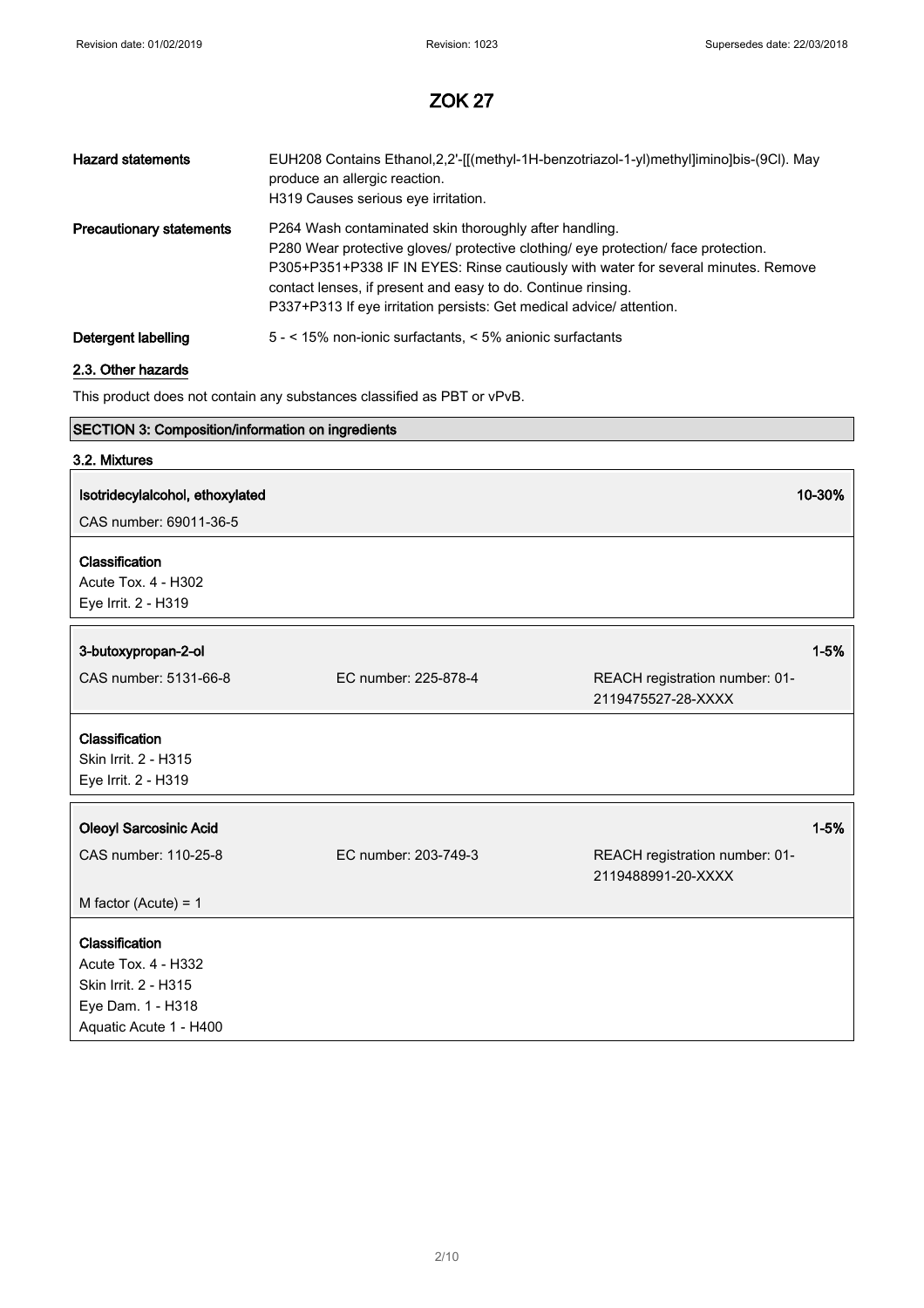| 1%<br>Ethanol, 2, 2'-[[(methyl-1H-benzotriazol-1-yl)methyl]imino]bis- |                                                                                                                                                                                                                                                                                                                           |                                                      |  |
|-----------------------------------------------------------------------|---------------------------------------------------------------------------------------------------------------------------------------------------------------------------------------------------------------------------------------------------------------------------------------------------------------------------|------------------------------------------------------|--|
| (9CI)                                                                 |                                                                                                                                                                                                                                                                                                                           |                                                      |  |
| CAS number: 80584-88-9                                                | EC number: 279-501-3                                                                                                                                                                                                                                                                                                      | REACH registration number: 01-<br>2119982397-21-XXXX |  |
| Classification                                                        |                                                                                                                                                                                                                                                                                                                           |                                                      |  |
| Acute Tox. 4 - H302                                                   |                                                                                                                                                                                                                                                                                                                           |                                                      |  |
| Eye Dam. 1 - H318                                                     |                                                                                                                                                                                                                                                                                                                           |                                                      |  |
| Skin Sens. 1B - H317                                                  |                                                                                                                                                                                                                                                                                                                           |                                                      |  |
|                                                                       | The full text for all hazard statements is displayed in Section 16.                                                                                                                                                                                                                                                       |                                                      |  |
| <b>SECTION 4: First aid measures</b>                                  |                                                                                                                                                                                                                                                                                                                           |                                                      |  |
| 4.1. Description of first aid measures                                |                                                                                                                                                                                                                                                                                                                           |                                                      |  |
| Inhalation                                                            | Move affected person to fresh air at once. Rinse nose and mouth with water. Get medical<br>attention if any discomfort continues.                                                                                                                                                                                         |                                                      |  |
| Ingestion                                                             | Do not induce vomiting. Rinse mouth thoroughly with water. Get medical attention if any<br>discomfort continues.                                                                                                                                                                                                          |                                                      |  |
| <b>Skin contact</b>                                                   | Remove affected person from source of contamination. Take off immediately all contaminated<br>clothing and wash it before reuse. Wash skin thoroughly with soap and water. Get medical<br>attention if irritation persists after washing.                                                                                 |                                                      |  |
| Eye contact                                                           | Remove affected person from source of contamination. Rinse immediately with plenty of<br>water. Remove any contact lenses and open eyelids wide apart. Continue to rinse for at least<br>15 minutes. Get medical attention if irritation persists after washing. Show this Safety Data<br>Sheet to the medical personnel. |                                                      |  |
|                                                                       | 4.2. Most important symptoms and effects, both acute and delayed                                                                                                                                                                                                                                                          |                                                      |  |
| Inhalation                                                            | Vapours may irritate throat/respiratory system. Symptoms following overexposure to vapour<br>may include the following: Coughing, chest tightness, feeling of chest pressure.                                                                                                                                             |                                                      |  |
| Ingestion                                                             | May cause stomach pain or vomiting.                                                                                                                                                                                                                                                                                       |                                                      |  |
| Skin contact                                                          | Prolonged contact may cause redness, irritation and dry skin.                                                                                                                                                                                                                                                             |                                                      |  |
| Eye contact                                                           | Irritating to eyes. Symptoms following overexposure may include the following: Redness.<br>Pain.                                                                                                                                                                                                                          |                                                      |  |
|                                                                       | 4.3. Indication of any immediate medical attention and special treatment needed                                                                                                                                                                                                                                           |                                                      |  |
| <b>Specific treatments</b>                                            | Treat symptomatically.                                                                                                                                                                                                                                                                                                    |                                                      |  |
| <b>SECTION 5: Firefighting measures</b>                               |                                                                                                                                                                                                                                                                                                                           |                                                      |  |
| 5.1. Extinguishing media                                              |                                                                                                                                                                                                                                                                                                                           |                                                      |  |
| Suitable extinguishing media                                          | The product is not flammable. Use fire-extinguishing media suitable for the surrounding fire.<br>Extinguish with alcohol-resistant foam, carbon dioxide, dry powder or water fog.                                                                                                                                         |                                                      |  |
| 5.2. Special hazards arising from the substance or mixture            |                                                                                                                                                                                                                                                                                                                           |                                                      |  |
| Specific hazards                                                      | None known.                                                                                                                                                                                                                                                                                                               |                                                      |  |
| <b>Hazardous combustion</b><br>products                               | Carbon monoxide (CO). Carbon dioxide (CO2).                                                                                                                                                                                                                                                                               |                                                      |  |
| 5.3. Advice for firefighters                                          |                                                                                                                                                                                                                                                                                                                           |                                                      |  |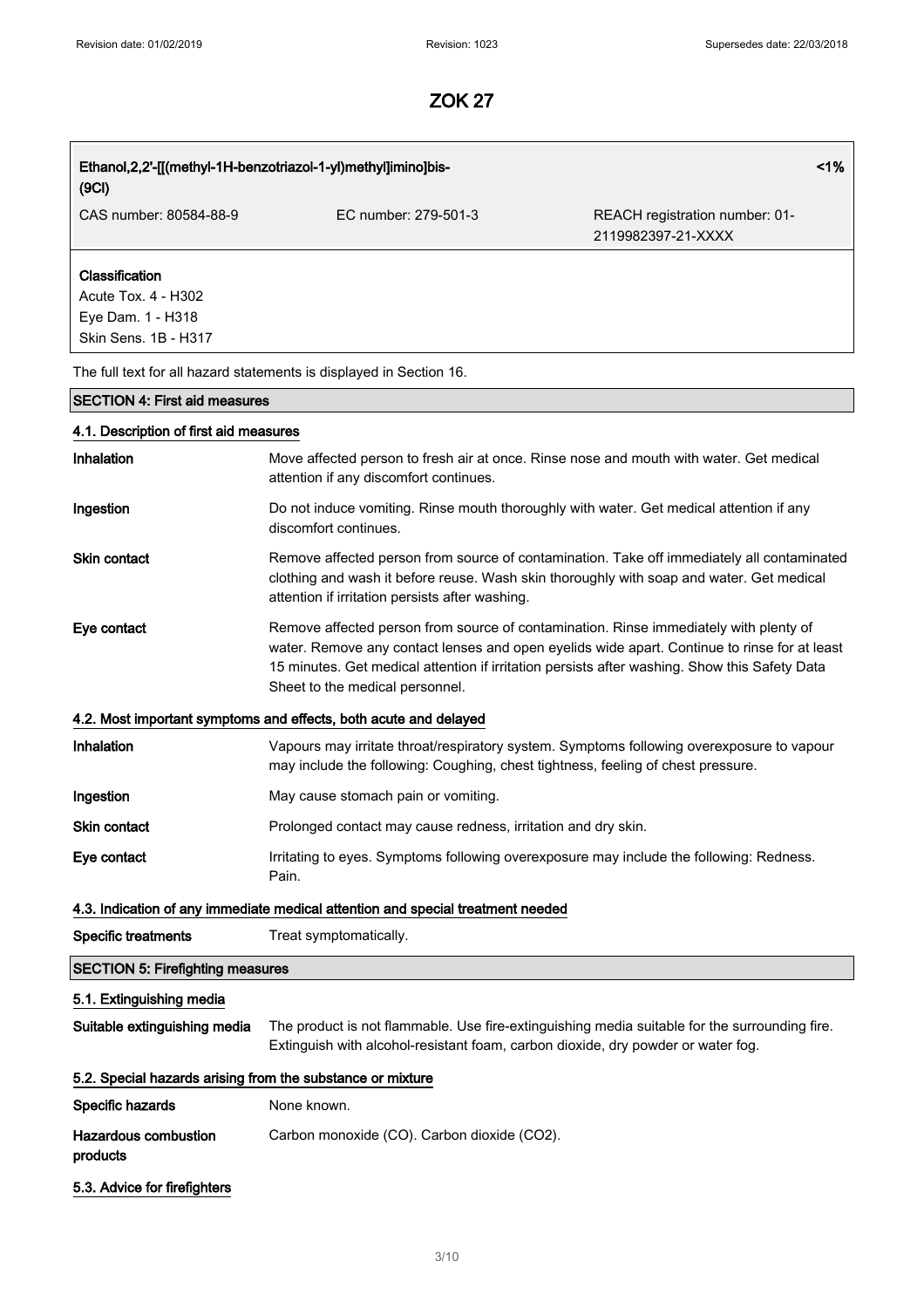| Protective actions during<br>firefighting                         | No specific firefighting precautions known.                                                                                                                                                                                                                                                                                                                                                                                                                                                                                                                                                         |  |
|-------------------------------------------------------------------|-----------------------------------------------------------------------------------------------------------------------------------------------------------------------------------------------------------------------------------------------------------------------------------------------------------------------------------------------------------------------------------------------------------------------------------------------------------------------------------------------------------------------------------------------------------------------------------------------------|--|
| for firefighters                                                  | Special protective equipment Use air-supplied respirator, gloves and protective goggles.                                                                                                                                                                                                                                                                                                                                                                                                                                                                                                            |  |
| <b>SECTION 6: Accidental release measures</b>                     |                                                                                                                                                                                                                                                                                                                                                                                                                                                                                                                                                                                                     |  |
|                                                                   | 6.1. Personal precautions, protective equipment and emergency procedures                                                                                                                                                                                                                                                                                                                                                                                                                                                                                                                            |  |
| <b>Personal precautions</b>                                       | Wear protective clothing as described in Section 8 of this safety data sheet.                                                                                                                                                                                                                                                                                                                                                                                                                                                                                                                       |  |
| 6.2. Environmental precautions                                    |                                                                                                                                                                                                                                                                                                                                                                                                                                                                                                                                                                                                     |  |
| <b>Environmental precautions</b>                                  | Avoid discharge to the aquatic environment. Collect and dispose of spillage as indicated in<br>Section 13.                                                                                                                                                                                                                                                                                                                                                                                                                                                                                          |  |
| 6.3. Methods and material for containment and cleaning up         |                                                                                                                                                                                                                                                                                                                                                                                                                                                                                                                                                                                                     |  |
| Methods for cleaning up                                           | Stop leak if safe to do so. Small Spillages: Absorb spillage with non-combustible, absorbent<br>material. Collect and place in suitable waste disposal containers and seal securely. Flush<br>contaminated area with plenty of water. Collect and dispose of spillage as indicated in Section<br>13. Large Spillages: Contain and absorb spillage with sand, earth or other non-combustible<br>material. Collect and place in suitable waste disposal containers and seal securely. Flush<br>contaminated area with plenty of water. Collect and dispose of spillage as indicated in Section<br>13. |  |
| 6.4. Reference to other sections                                  |                                                                                                                                                                                                                                                                                                                                                                                                                                                                                                                                                                                                     |  |
| Reference to other sections                                       | For personal protection, see Section 8. For waste disposal, see Section 13.                                                                                                                                                                                                                                                                                                                                                                                                                                                                                                                         |  |
| <b>SECTION 7: Handling and storage</b>                            |                                                                                                                                                                                                                                                                                                                                                                                                                                                                                                                                                                                                     |  |
| 7.1. Precautions for safe handling                                |                                                                                                                                                                                                                                                                                                                                                                                                                                                                                                                                                                                                     |  |
| <b>Usage precautions</b>                                          | Avoid spilling. Avoid contact with skin and eyes.                                                                                                                                                                                                                                                                                                                                                                                                                                                                                                                                                   |  |
| 7.2. Conditions for safe storage, including any incompatibilities |                                                                                                                                                                                                                                                                                                                                                                                                                                                                                                                                                                                                     |  |
|                                                                   |                                                                                                                                                                                                                                                                                                                                                                                                                                                                                                                                                                                                     |  |
| <b>Storage precautions</b>                                        | Store at temperatures between 4°C and 50°C. Store in tightly-closed, original container. Store<br>in a dry place.                                                                                                                                                                                                                                                                                                                                                                                                                                                                                   |  |
| Storage class                                                     | Chemical storage.                                                                                                                                                                                                                                                                                                                                                                                                                                                                                                                                                                                   |  |
| 7.3. Specific end use(s)                                          |                                                                                                                                                                                                                                                                                                                                                                                                                                                                                                                                                                                                     |  |
| Specific end use(s)                                               | The identified uses for this product are detailed in Section 1.2.                                                                                                                                                                                                                                                                                                                                                                                                                                                                                                                                   |  |
| <b>SECTION 8: Exposure controls/Personal protection</b>           |                                                                                                                                                                                                                                                                                                                                                                                                                                                                                                                                                                                                     |  |
| 8.1. Control parameters                                           |                                                                                                                                                                                                                                                                                                                                                                                                                                                                                                                                                                                                     |  |
| Occupational exposure limits                                      |                                                                                                                                                                                                                                                                                                                                                                                                                                                                                                                                                                                                     |  |
| Dipropyleneglycol Methyl Ether                                    |                                                                                                                                                                                                                                                                                                                                                                                                                                                                                                                                                                                                     |  |
| WEL = Workplace Exposure Limit                                    | Long-term exposure limit (8-hour TWA): WEL 50 ppm 308 mg/m <sup>3</sup> vapour                                                                                                                                                                                                                                                                                                                                                                                                                                                                                                                      |  |
|                                                                   | Triethanolamine (CAS: 102-71-6)                                                                                                                                                                                                                                                                                                                                                                                                                                                                                                                                                                     |  |

8.2. Exposure controls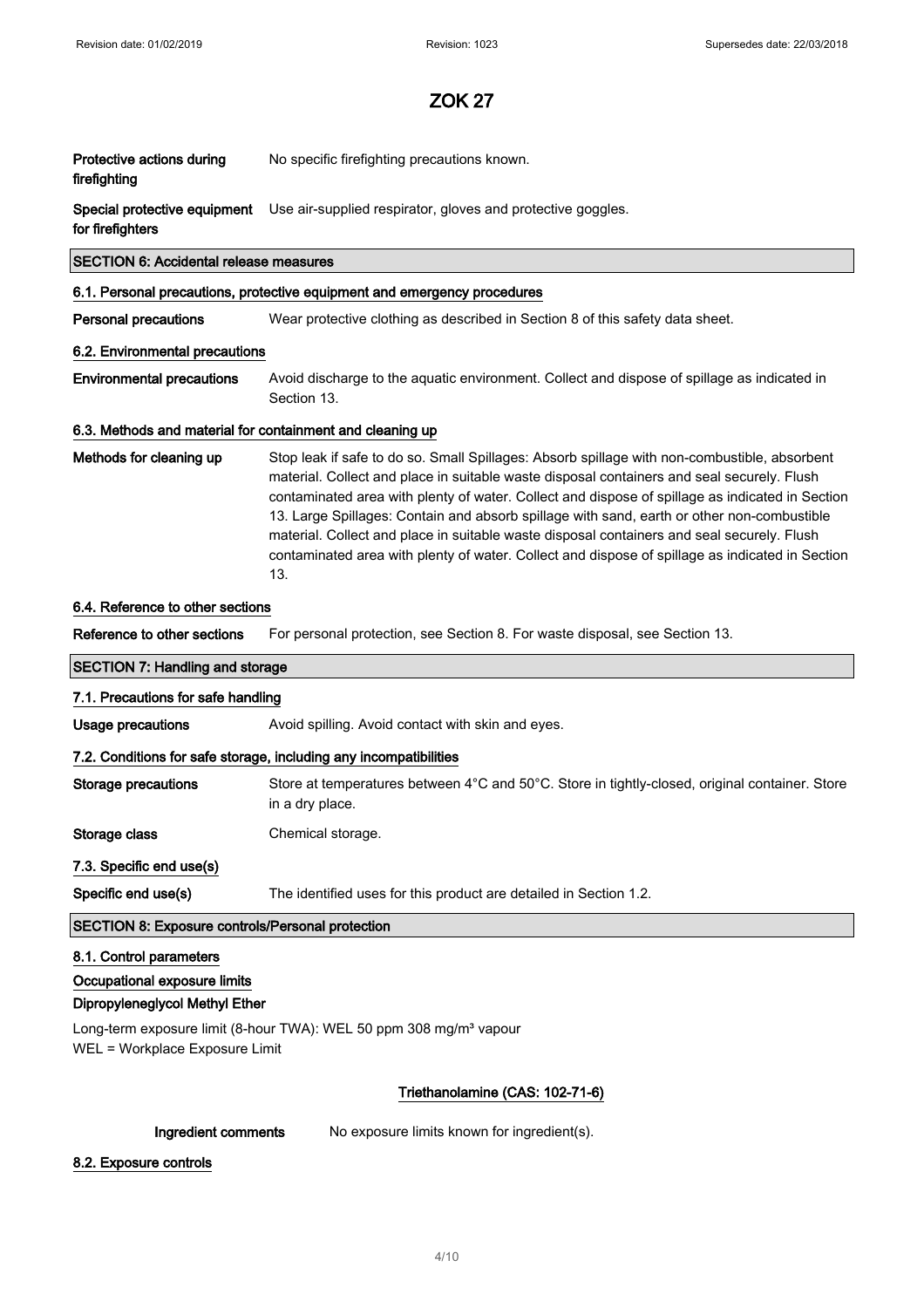#### Protective equipment

| Պ |
|---|
|   |
|   |
|   |

| Appropriate engineering<br>controls | Provide adequate ventilation. Observe any occupational exposure limits for the product or<br>ingredients. Avoid inhalation of vapours and spray/mists.                                                                                                                                                                                                        |
|-------------------------------------|---------------------------------------------------------------------------------------------------------------------------------------------------------------------------------------------------------------------------------------------------------------------------------------------------------------------------------------------------------------|
| Eye/face protection                 | Wear chemical splash goggles.                                                                                                                                                                                                                                                                                                                                 |
| Hand protection                     | Wear protective gloves made of the following material: Nitrile rubber.                                                                                                                                                                                                                                                                                        |
| Other skin and body<br>protection   | Wear appropriate clothing to prevent any possibility of skin contact.                                                                                                                                                                                                                                                                                         |
| Hygiene measures                    | Do not smoke in work area. Wash at the end of each work shift and before eating, smoking<br>and using the toilet. Wash promptly with soap and water if skin becomes contaminated.<br>Promptly remove any clothing that becomes contaminated. Use appropriate hand lotion to<br>prevent defatting and cracking of skin. When using do not eat, drink or smoke. |
| <b>Respiratory protection</b>       | Respiratory protection may be required if excessive airborne contamination occurs. Use<br>approved respirator if air contamination is above an acceptable level. Wear a respirator fitted<br>with the following cartridge: Organic vapour filter.                                                                                                             |

### SECTION 9: Physical and chemical properties

| 9.1. Information on basic physical and chemical properties |                                                                                                      |  |
|------------------------------------------------------------|------------------------------------------------------------------------------------------------------|--|
| Appearance                                                 | Liquid.                                                                                              |  |
| Colour                                                     | Colourless to pale yellow.                                                                           |  |
| Odour                                                      | Characteristic.                                                                                      |  |
| <b>Odour threshold</b>                                     | Not applicable.                                                                                      |  |
| pH                                                         | pH (concentrated solution): 7.2-7.5                                                                  |  |
| <b>Melting point</b>                                       | $0^{\circ}$ C                                                                                        |  |
| Initial boiling point and range                            | 100°C @ 760 mm Hg                                                                                    |  |
| Flash point                                                | > 100°C Pensky-Martens closed cup.                                                                   |  |
| <b>Evaporation rate</b>                                    | Not applicable.                                                                                      |  |
| Flammability (solid, gas)                                  | Not relevant.                                                                                        |  |
| Upper/lower flammability or<br>explosive limits            | Lower flammable/explosive limit: Not applicable. Upper flammable/explosive limit: Not<br>applicable. |  |
| Vapour pressure                                            | Not relevant.                                                                                        |  |
| Vapour density                                             | Not relevant.                                                                                        |  |
| <b>Relative density</b>                                    | 1.01 @ 20°C                                                                                          |  |
| Solubility(ies)                                            | Miscible with water.                                                                                 |  |
| <b>Partition coefficient</b>                               | log Pow: < 3                                                                                         |  |
| Auto-ignition temperature                                  | Not relevant.                                                                                        |  |
| <b>Decomposition Temperature</b>                           | Not applicable.                                                                                      |  |
| <b>Viscosity</b>                                           | 10.44 cSt @ 20°C                                                                                     |  |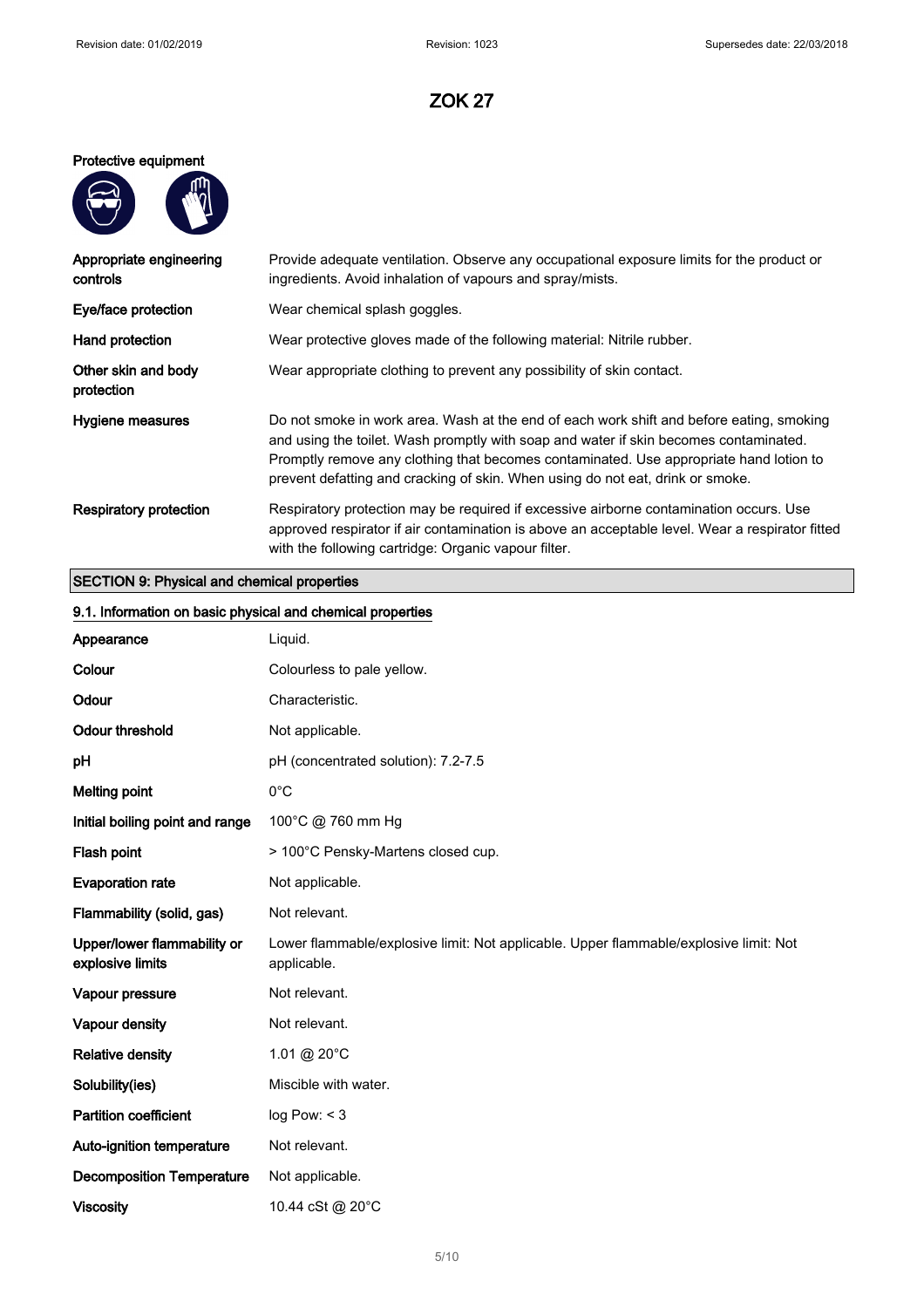| <b>Explosive properties</b>                                                 | Not considered to be explosive.                                                                                                    |
|-----------------------------------------------------------------------------|------------------------------------------------------------------------------------------------------------------------------------|
| <b>Oxidising properties</b>                                                 | The mixture itself has not been tested but none of the ingredient substances meet the criteria<br>for classification as oxidising. |
| 9.2. Other information                                                      |                                                                                                                                    |
| Volatile organic compound                                                   | This product contains a maximum VOC content of 50 g/L. Average VOC content: 41.2 g/L                                               |
| <b>SECTION 10: Stability and reactivity</b>                                 |                                                                                                                                    |
| 10.1. Reactivity                                                            |                                                                                                                                    |
| Reactivity                                                                  | There are no known reactivity hazards associated with this product.                                                                |
| 10.2. Chemical stability                                                    |                                                                                                                                    |
| <b>Stability</b>                                                            | Stable at normal ambient temperatures and when used as recommended.                                                                |
| 10.3. Possibility of hazardous reactions                                    |                                                                                                                                    |
| Possibility of hazardous<br>reactions                                       | No potentially hazardous reactions known.                                                                                          |
| 10.4. Conditions to avoid                                                   |                                                                                                                                    |
| <b>Conditions to avoid</b>                                                  | Avoid excessive heat for prolonged periods of time.                                                                                |
| 10.5. Incompatible materials                                                |                                                                                                                                    |
| Materials to avoid                                                          | Strong oxidising agents. Strong reducing agents.                                                                                   |
| 10.6. Hazardous decomposition products                                      |                                                                                                                                    |
| Hazardous decomposition                                                     | Heating may generate the following products: Carbon monoxide (CO). Carbon dioxide (CO2).                                           |
| products                                                                    |                                                                                                                                    |
| <b>SECTION 11: Toxicological information</b>                                |                                                                                                                                    |
| 11.1. Information on toxicological effects                                  |                                                                                                                                    |
| Acute toxicity - oral<br>ATE oral (mg/kg)                                   | 4,508.57                                                                                                                           |
| Acute toxicity - inhalation<br><b>ATE inhalation (dusts/mists)</b><br>mg/l) | 84.05                                                                                                                              |
| Serious eye damage/irritation<br>Serious eye damage/irritation              | Causes serious eye irritation.                                                                                                     |
| Skin sensitisation<br><b>Skin sensitisation</b>                             | May cause sensitisation by skin contact.                                                                                           |
| Germ cell mutagenicity<br>Genotoxicity - in vitro                           | Does not contain any substances known to be mutagenic.                                                                             |
| Genotoxicity - in vivo                                                      | Does not contain any substances known to be mutagenic.                                                                             |
| Carcinogenicity<br>Carcinogenicity                                          | Does not contain any substances known to be carcinogenic.                                                                          |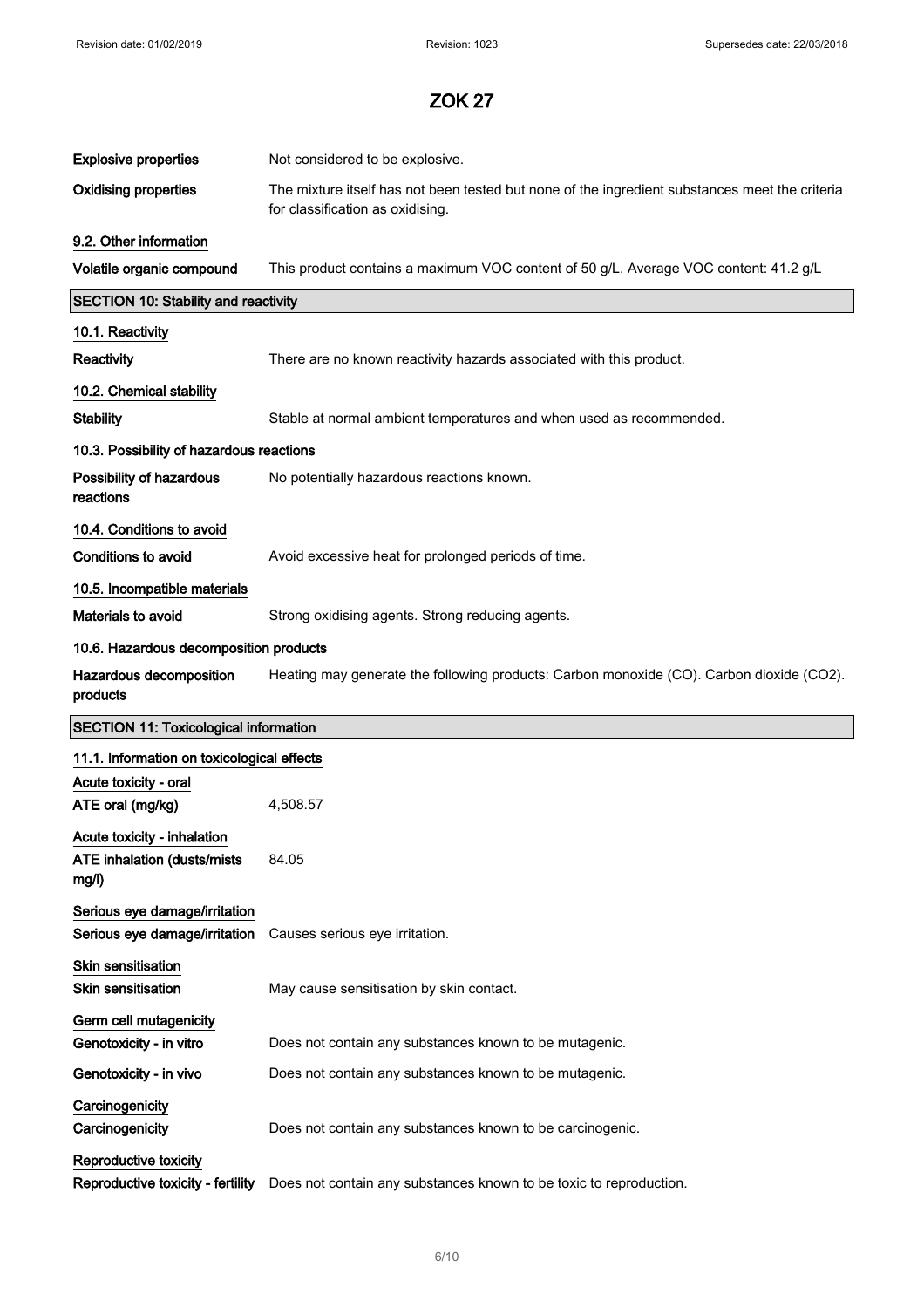| Reproductive toxicity -<br>development |                                                                | Does not contain any substances known to be toxic to reproduction. |  |
|----------------------------------------|----------------------------------------------------------------|--------------------------------------------------------------------|--|
|                                        | Specific target organ toxicity - single exposure               |                                                                    |  |
| <b>Target organs</b>                   |                                                                | No specific target organs known.                                   |  |
|                                        | Specific target organ toxicity - repeated exposure             |                                                                    |  |
| <b>Target organs</b>                   |                                                                | No specific target organs known.                                   |  |
|                                        | Toxicological information on ingredients.                      |                                                                    |  |
|                                        |                                                                | Isotridecylalcohol, ethoxylated                                    |  |
|                                        | Acute toxicity - oral                                          |                                                                    |  |
|                                        | ATE oral (mg/kg)                                               | 500.0                                                              |  |
|                                        | Serious eye damage/irritation                                  |                                                                    |  |
|                                        | Serious eye<br>damage/irritation                               | Irritation of eyes is assumed.                                     |  |
|                                        | Respiratory sensitisation                                      |                                                                    |  |
|                                        | Respiratory sensitisation                                      | Not known.                                                         |  |
|                                        | Skin sensitisation                                             |                                                                    |  |
|                                        | <b>Skin sensitisation</b>                                      | Not known.                                                         |  |
|                                        |                                                                | 3-butoxypropan-2-ol                                                |  |
|                                        | Acute toxicity - oral                                          |                                                                    |  |
|                                        | Acute toxicity oral (LD <sub>50</sub>                          | 2,100.0                                                            |  |
|                                        | mg/kg)                                                         |                                                                    |  |
|                                        | <b>Species</b>                                                 | Rat                                                                |  |
|                                        | ATE oral (mg/kg)                                               | 2,100.0                                                            |  |
|                                        |                                                                | <b>Oleoyl Sarcosinic Acid</b>                                      |  |
|                                        | Acute toxicity - oral                                          |                                                                    |  |
|                                        | Acute toxicity oral (LD <sub>50</sub><br>mg/kg)                | 9,200.0                                                            |  |
|                                        | <b>Species</b>                                                 | Rat                                                                |  |
|                                        | ATE oral (mg/kg)                                               | 9,200.0                                                            |  |
|                                        | Acute toxicity - inhalation                                    |                                                                    |  |
|                                        | Acute toxicity inhalation<br>(LC <sub>50</sub> dust/mist mg/l) | 1.37                                                               |  |
|                                        | <b>Species</b>                                                 | Rat                                                                |  |
|                                        | <b>ATE</b> inhalation<br>(dusts/mists mg/l)                    | 1.37                                                               |  |
|                                        | <b>SECTION 12: Ecological information</b>                      |                                                                    |  |

Ecotoxicity Not regarded as dangerous for the environment.

## 12.1. Toxicity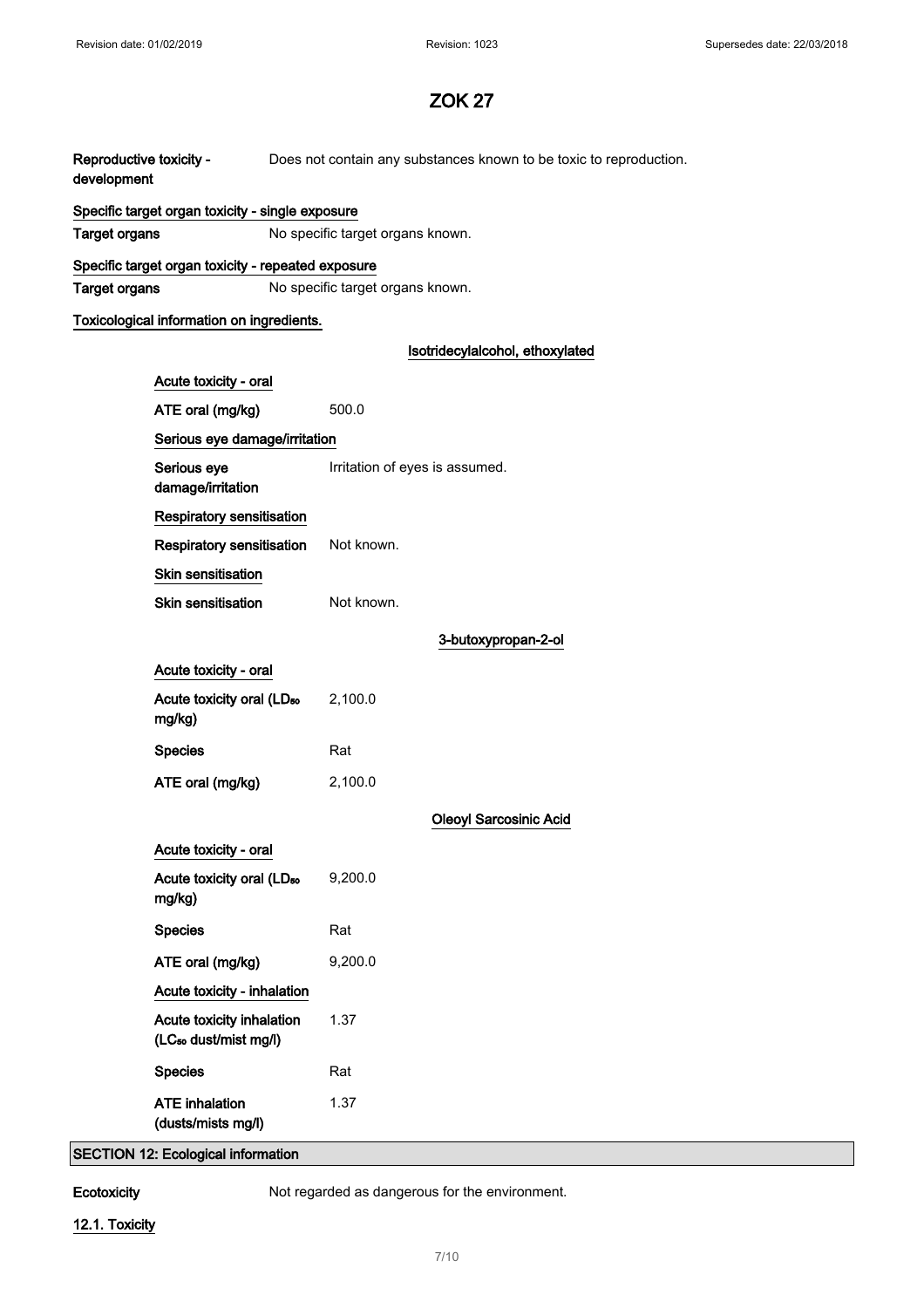| Acute aquatic toxicity                     |                                                                                                                                                                                                                                                                                   |  |
|--------------------------------------------|-----------------------------------------------------------------------------------------------------------------------------------------------------------------------------------------------------------------------------------------------------------------------------------|--|
| Acute toxicity - fish                      | LC <sub>50</sub> , 96 hours: 33 mg/l, Marinewater fish<br>EC <sub>50</sub> , 96 hours: >0.02 %, Pimephales promelas (Fat-head Minnow)                                                                                                                                             |  |
| Acute toxicity - aquatic<br>invertebrates  | EC <sub>50</sub> , 48 hours: > 0.01 %, Daphnia magna                                                                                                                                                                                                                              |  |
| Acute toxicity - aquatic plants            | EC <sub>50</sub> , 72 hours: 8.1 mg/l, Marinewater algae                                                                                                                                                                                                                          |  |
| Acute toxicity -<br>microorganisms         | LC <sub>50</sub> , 10 days: 1267 mg/kg, Activated sludge                                                                                                                                                                                                                          |  |
| 12.2. Persistence and degradability        |                                                                                                                                                                                                                                                                                   |  |
| Persistence and degradability              | The surfactant(s) contained in this product complies(comply) with the biodegradability criteria<br>as laid down in Regulation (EC) No. 648/2004 on detergents. The product is biodegradable<br>but it must not be discharged into drains without permission from the authorities. |  |
| Biodegradation                             | Inherently biodegradable.                                                                                                                                                                                                                                                         |  |
| Biological oxygen demand                   | < 0.1 g O <sub>2</sub> /g substance                                                                                                                                                                                                                                               |  |
| Chemical oxygen demand                     | $< 8.5$ g O <sub>2</sub> /g substance                                                                                                                                                                                                                                             |  |
| 12.3. Bioaccumulative potential            |                                                                                                                                                                                                                                                                                   |  |
| <b>Bioaccumulative potential</b>           | The product does not contain any substances expected to be bioaccumulating.                                                                                                                                                                                                       |  |
| <b>Partition coefficient</b>               | log Pow: < 3                                                                                                                                                                                                                                                                      |  |
| 12.4. Mobility in soil                     |                                                                                                                                                                                                                                                                                   |  |
| <b>Mobility</b>                            | The product is miscible with water and may spread in water systems.                                                                                                                                                                                                               |  |
| 12.5. Results of PBT and vPvB assessment   |                                                                                                                                                                                                                                                                                   |  |
| Results of PBT and vPvB<br>assessment      | This product does not contain any substances classified as PBT or vPvB.                                                                                                                                                                                                           |  |
| 12.6. Other adverse effects                |                                                                                                                                                                                                                                                                                   |  |
| Other adverse effects                      | None known.                                                                                                                                                                                                                                                                       |  |
| <b>SECTION 13: Disposal considerations</b> |                                                                                                                                                                                                                                                                                   |  |
| 13.1. Waste treatment methods              |                                                                                                                                                                                                                                                                                   |  |
| <b>General information</b>                 | Waste should be treated as controlled waste. Dispose of waste to licensed waste disposal site<br>in accordance with the requirements of the local Waste Disposal Authority.                                                                                                       |  |
| Disposal methods                           | Collect and place in suitable waste disposal containers and seal securely. Dispose of waste to<br>licensed waste disposal site in accordance with the requirements of the local Waste Disposal<br>Authority.                                                                      |  |
| <b>SECTION 14: Transport information</b>   |                                                                                                                                                                                                                                                                                   |  |
| General                                    | The product is not covered by international regulations on the transport of dangerous goods<br>(IMDG, IATA, ADR/RID).                                                                                                                                                             |  |
| 14.1. UN number                            |                                                                                                                                                                                                                                                                                   |  |
| Not applicable.                            |                                                                                                                                                                                                                                                                                   |  |

## 14.2. UN proper shipping name

Not applicable.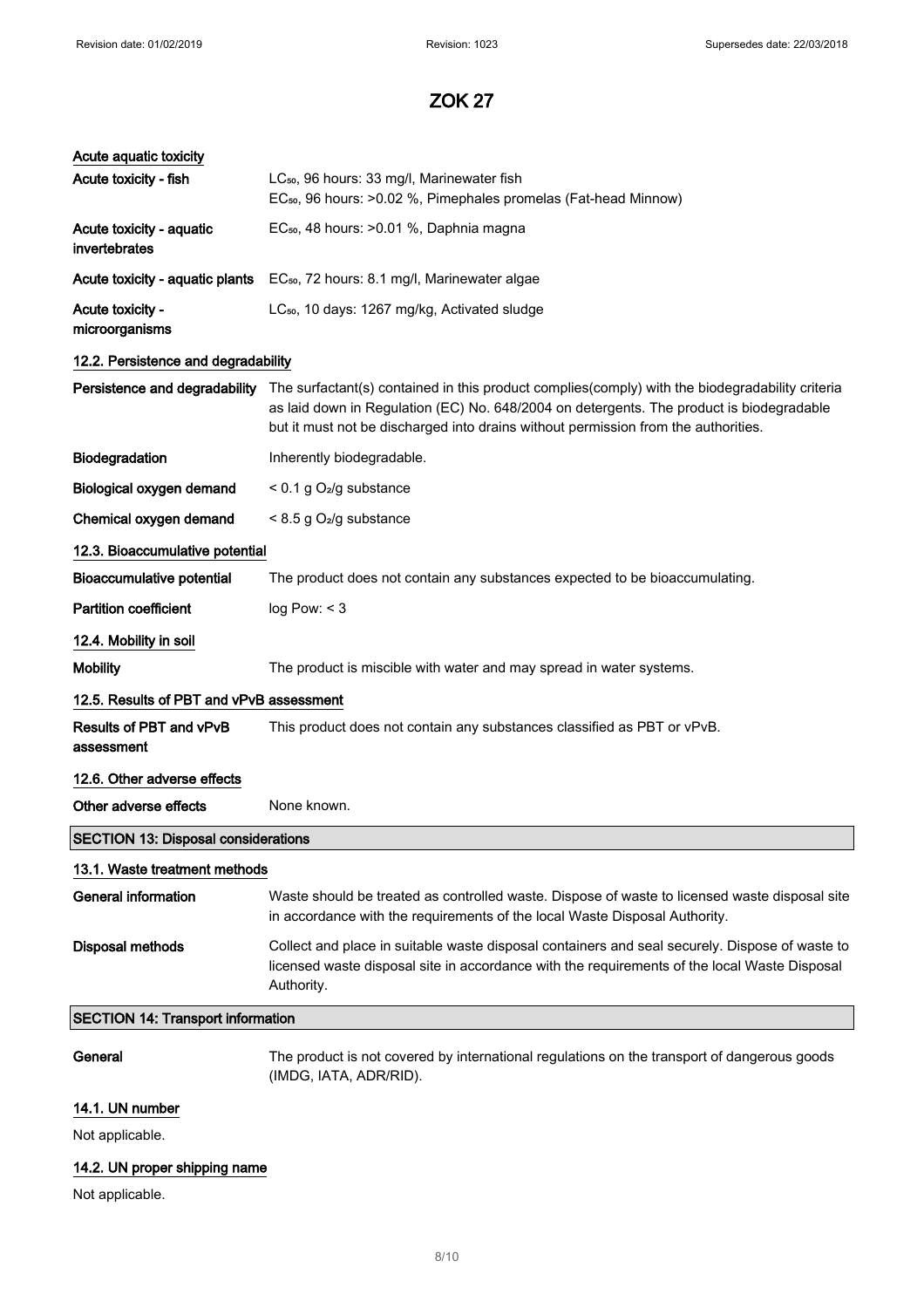### 14.3. Transport hazard class(es)

No transport warning sign required.

### 14.4. Packing group

Not applicable.

#### 14.5. Environmental hazards

Environmentally hazardous substance/marine pollutant No.

#### 14.6. Special precautions for user

Not applicable.

### 14.7. Transport in bulk according to Annex II of MARPOL and the IBC Code

Transport in bulk according to Not applicable. Annex II of MARPOL 73/78 and the IBC Code

SECTION 15: Regulatory information

| 15.1. Safety, health and environmental regulations/legislation specific for the substance or mixture |                                                                                                                                                                                                                                                                                                                                                                                                            |  |
|------------------------------------------------------------------------------------------------------|------------------------------------------------------------------------------------------------------------------------------------------------------------------------------------------------------------------------------------------------------------------------------------------------------------------------------------------------------------------------------------------------------------|--|
| National regulations                                                                                 | The surfactant(s) contained in this product complies (comply) with the biodegradability criteria<br>as laid down in Regulation (EC) No. 648/2004 on detergents.<br>The Chemicals (Hazard Information and Packaging for Supply) Regulations 2009 (SI 2009<br>No. 716).                                                                                                                                      |  |
| <b>EU legislation</b>                                                                                | Regulation (EC) No 1272/2008 of the European Parliament and of the Council of 16<br>December 2008 on classification, labelling and packaging of substances and mixtures (as<br>amended).<br>Regulation (EC) No 1907/2006 of the European Parliament and of the Council of 18<br>December 2006 concerning the Registration, Evaluation, Authorisation and Restriction of<br>Chemicals (REACH) (as amended). |  |
| Guidance                                                                                             | Workplace Exposure Limits EH40.                                                                                                                                                                                                                                                                                                                                                                            |  |
| <b>Authorisations (Title VII</b><br><b>Regulation 1907/2006)</b>                                     | No specific authorisations are known for this product.                                                                                                                                                                                                                                                                                                                                                     |  |
| <b>Restrictions (Title VIII</b><br><b>Regulation 1907/2006)</b>                                      | No specific restrictions on use are known for this product.                                                                                                                                                                                                                                                                                                                                                |  |

#### 15.2. Chemical safety assessment

No chemical safety assessment has been carried out.

#### Inventories

### EU - EINECS/ELINCS

All the ingredients are listed or exempt.

### Canada - DSL/NDSL

All the ingredients are listed or exempt.

### US - TSCA

All the ingredients are listed or exempt.

### Australia - AICS

All the ingredients are listed or exempt.